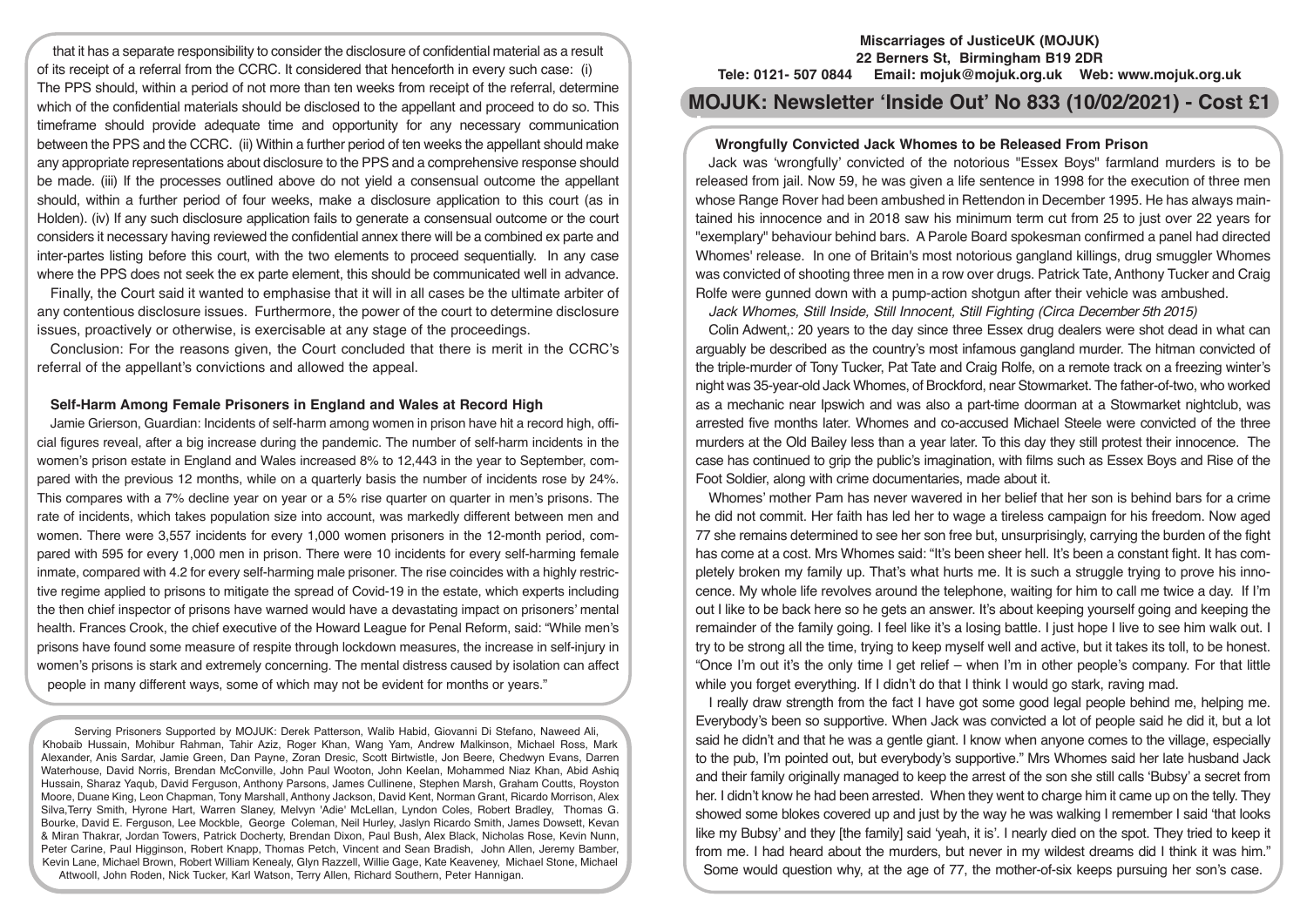However, she said: "How can I stop? I keep fighting because I'm determined to see him walk out a free man. I will never give up on him because I know he wouldn't on me."

Her faith in her son and his innocence is unshakeable. I know he would never, ever do anything like that. He would never have put us through the agony of all those years. I've said to him myself 'iust say you have done it and you can come home', but he won't. Jack will never give in. It's his way of life now. He's never going to give in." When asked about the future Mrs Whomes replied: "What future? I would like to see him go down to a different category prisoner and be at another prison nearer home so it makes it a bit easier to visit.

Mrs Whomes said her son has used his time behind bars well. He mentors other prisoners and has gained 26 City and Guild certificates. In a letter the Governor of HMP Whitemoor in Cambridgeshire stated he believes the passage of time and the positive way in which Whomes has approached his sentence has served its purpose and been his rehabilitation. The Governor wrote: "The level to which he has educated himself is truly impressive and he comes across as a man who just wants to end this chapter of his life, eventually get released, and spend the remainder of his life with his family." Going through the agony of losing an appeal in 2006 against her son's conviction was tough, but it has not deterred Whomes and his mother seeking a second appeal.

She said: "It was terrible. We all thought we had won. We were sure we had won and then the night before a journalist rang us and said we had lost it. I have got no faith at all in the justice system. Sometimes I think we are bashing our heads into a brick wall, but we have just got to keep our spirits up, keep fighting and perhaps one day we will get there." Jack Whomes remains resolutely defiant after nearly 20 years behind bars. The 54-year-old still vehemently proclaims he is innocent of the gangland slaying of Tucker, Tate and Rolfe. Whomes lost his freedom more than 19 years ago, but to this day he maintains he was not their executioner.

The only real glimpse of the outside world he has had since then is being allowed out to attend the funeral of his father Jack senior in May 2011 in Bury St Edmunds. Speaking from HMP Whitemoor in Cambridgeshire, Whomes vowed he would never admit the murders for which he is convicted. Despite already losing an appeal in 2006 and spending years mired in the legal system while trying to get a second, Whomes said he has not given up hope of having his conviction overturned. His hopes hinge primarily on technological developments in being able to pinpoint signals from mobile phones. This, along with Supergrass Darren Nicholls' evidence, were the mainstays of the prosecution's case back in 1998.

Describing what life inside has been like for him, Whomes said: "It's been one hell of an education in every sense of the word – 19 years incarcerated for a crime I did not commit and will never admit to. I hope to prove my innocence and walk out of the appeal courts a free man and be reunited with my family, friends and everyone who has stood by me." Many would admit the offences for which they were convicted if it meant shortening their sentences. However, Whomes still refuses to countenance the idea of admitting the killings, as he did when Jack snr knew he was dying and begged him to, so his son would eventually be able to come home and look after his mum. Whomes said: "I never committed them and after 19 years of trying to prove my innocence I'm definitely not going to say otherwise. Why admit to something I have not done? My heartfelt thanks go to all my friends, family and the people who have believed and supported us in this long journey. I hope one day you will be able to hear the truth from me."

The case against Jack Whomes: On May 13, 1996, Jack Whomes was hosing down a boat at his workplace G and T Commercials in Barham, near Ipswich, when armed police and customs officers burst into the yard and arrested him. Four days later he was jointly-charged with mur-

The Court said there can be no doubt that in matters of disclosure the CCRC is subject to relevant common law principles. It cited two reported cases in which the NI Court of Appeal has specifically addressed the issue of "Confidential Annexes" attached to the report forming the CCRC's referral . The Court also considered the disclosure regime under the 1996 Act where the prosecutor's disclosure obligations arise at two stages. At the first, or preliminary, stage, the materials to be disclosed are those, not previously disclosed, which in the prosecutor's opinion might undermine the case for the prosecution against the accused. The second stage materialises upon receipt of the defence statement. The duty at this stage is to disclose any materials, not previously disclosed, which might reasonably be expected to assist the defence of the accused person as disclosed by the defence statement. By virtue of section 9 of the 1996 Act the prosecutor's disclosure obligations continued thereafter and there is a specific duty to "keep under review" the possibility of disclosing further materials which in the prosecutor's opinion might undermine the case for the prosecution or which might reasonably be expected to assist the accused's defence as disclosed in the defence statement.

The Court also considered whether there are differing approaches to disclosure by the prosecution in an appeal against conviction to the Court of Appeal and in a statutory referral of a conviction to the Court of Appeal by the CCRC, bearing in mind that the 1996 Act does not apply to either species of challenge and, further, a CCRC referral equates to an appeal under section 1 of the Criminal Appeal (NI) Act 1980 "for all purposes" (section 10(2) of the Criminal Appeal Act 1995). The Court held the answer was "No" but said it was appropriate too that CCRC referrals can frequently feature material which did not play a part in the prosecution and trial under scrutiny.

It was noted that the Supreme Court has held that in appeals against conviction there is a common law duty of disclosure which it described as "limited." In Nunn , the UKSC referred to the Attorney General's Guidelines and, in particular, the requirement to make disclosure of any material coming to light post conviction casting doubt upon the safety of the conviction in the absence of any good reason to the contrary. The UKSC contrasted the differing situations of a defendant at trial and a defendant on appeal, while acknowledging the engagement of two public interests namely (a) the exposure of any flaw in the conviction rendering it unsafe and (b) the finality of criminal proceedings. Finally, it formulated the test of a "real prospect" that the post – conviction disclosure pursued "may reveal something affecting the safety of the conviction." Ultimately the UKSC agreed that the convicted defendant's request for disclosure did not " go beyond the simply speculative".

The Court said that Nunn is binding in this case and draws attention to the distinction between cases referred to the Court of Appeal by the CCRC and cases where the convicted defendant attempts to pursue a significantly out of time appeal: "Where the Commission exercises its statutory power of referral it will usually have deployed its extensive powers to gather fresh material which this court must take into account on the issue of safety applying the applicable legal principles. Where a defendant who has not appealed and is significantly out of time fails to convince the Commission to pursue his case he will invariably face significant hurdles in persuading the court to engage in an investigative exercise on disclosure. This emphasises the critical role of the Commission in dealing with suggested miscarriages of justice."

The Court also drew attention to the CCRC's policy on disclosure. While this is a published document the Court said there may limited awareness of its existence (an extract of the policy was included in the Appendix to the judgment). The Court commented that while no issue regarding the policy arose in the present case practitioners should be aware of it and it should inform their interaction with the CCRC in appropriate circumstances. The Court concluded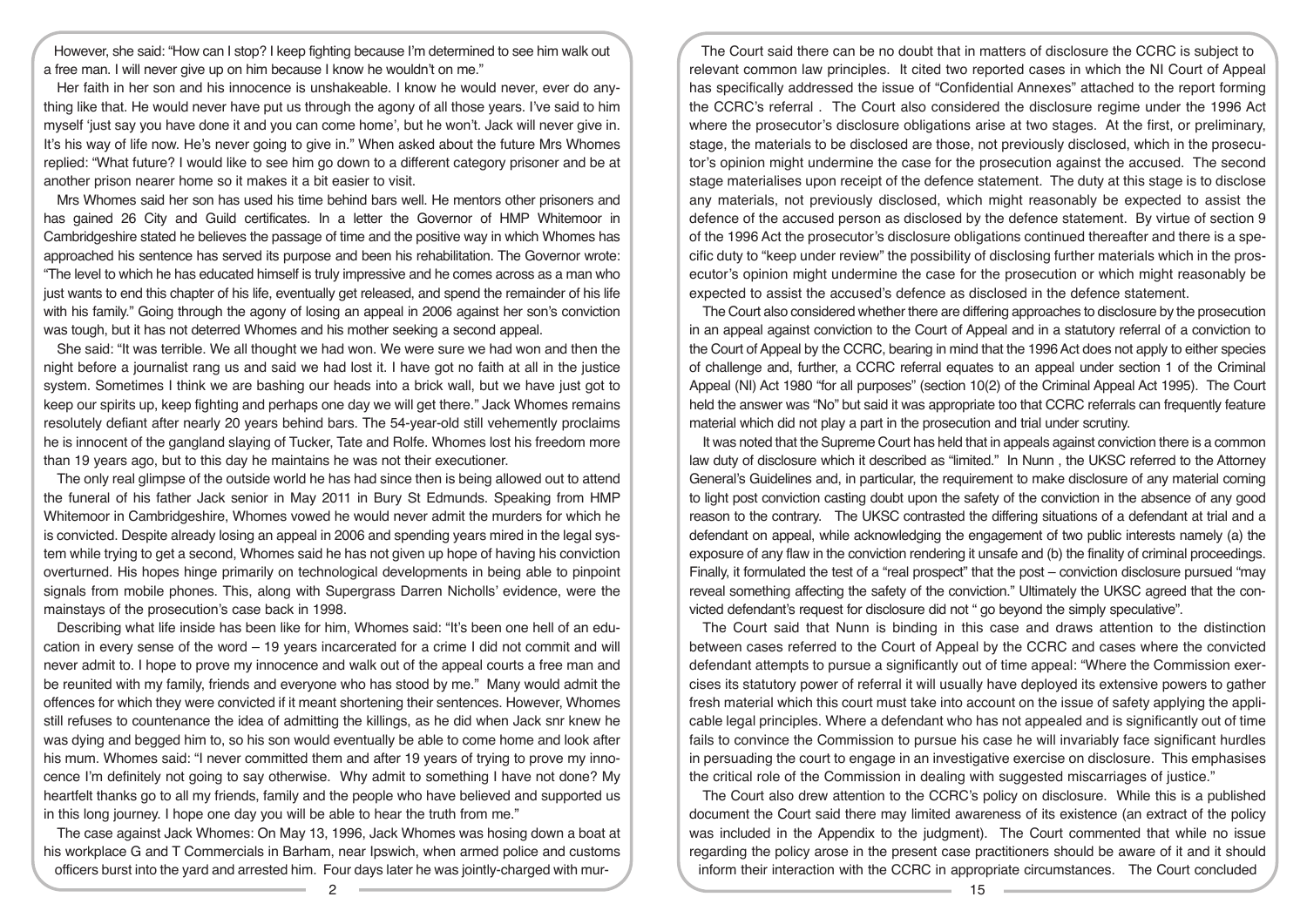The Court said the trial judge, in his judgment, did not engage with any of this evidence. Nor did he engage with the evidence that Paul Kelly had made, in substance, the same complaint about the conduct of the same interviewing officers, namely DS Harper and DC Lumley. Furthermore the judge did not consider the fact that these complaints were made independently of each other, without any communication between the two arrested persons. The Court said that in this way the trial judge failed to engage with evidence which clearly bore on his assessment of the veracity of the testimony of DS Harper and DC Lumley and the evidence of the appellant and that this served to exacerbate its concern.

The third issue of substance was that prosecution adduced eyewitness evidence that the person who hijacked the motorbike had a moustache. The Court said this could not have been a description of the appellant and there was therefore a direct conflict between the eyewitness description of the hijacker and the alleged admissions of the appellant that he was that person. The trial judge did not address this issue in his judgment. The Court considered that it was incumbent upon him to do so. A further issue of substance of concern was the post-conviction evidence relating to the professional conduct of DS Harper (summarised in paragraphs [35]- [40] of the judgment). The Court said it was not its function to make any finding adverse to DS Harper but that it may properly consider this evidence. It found it impossible to overlook the strong similarities between the conduct attributed by the appellant to DS Harper in compiling interview notes containing fabricated admissions and the conduct alleged against him in R v Santus. The Court said this gave it a concern which was aggravated by the other post-conviction evidence relating to the professional conduct of DS Harper and that the cumulative effect of these sources of evidence served to "lengthen the shadow over the reliability of the admissions attributed to the appellant and fortify its reservations about the safety of his convictions": "To summarise, there are four issues of substance which, cumulatively, generate irresistible unease about the safety of the Appellant's convictions. It is unnecessary to give consideration to any of the other grounds of appeal. Our clear conclusion is that the convictions of Mr Devine must be regarded as unsafe. It follows that the appeal is allowed."

*Commission Referrals: Disclosure:* The referral which the CCRC made in the case was contained in its detailed report. The report referred to the existence of a so-called "Confidential Annex" entitled: "Annex 5 – Overview of confidential material in CCRC reference 00111/204 – R v Michael Devine." This report was not contained in the papers transmitted to this court but it was provided on the morning of the hearing to the Court and to the PPS. A brief outline (less than 200 words) had been provided by the PPS in its skeleton argument but it was confirmed that consideration had not been given to the question of whether any of these "confidential" materials should be disclosed to the appellant.

The CCRC's powers and duties relating to the acquisition and disclosure of documents and other materials are governed by sections 17 – 25 of the Criminal Appeal Act 1995 (the "1995 Act") (outlined in paragraphs [75] – [76] of the judgment). The Court said the statute focuses on the investigative and other activities of the CCRC undertaken with a view to deciding whether to refer a given case to the Court of Appeal but is silent on the matter of the CCRC's powers and duties of disclosure at the stage of making a referral or subsequently: "It says nothing about making disclosure of information and other materials to those persons and agencies who will thereafter be directly involved: the PPS, prosecuting counsel, the defendant, the defendant's legal representatives and the court. Furthermore, the Commission is not subject to the disclosure obligations of prosecutors imposed by the Criminal Investigations and Procedure Act 1996 (the "1996 Act"). In addition there is nothing relevant to the Commission in either the Judicial Protocol on the Disclosure of Unused Material in Criminal Cases or the Attorney General's Guidelines on Disclosure 2020."

dering Essex gangsters Tony Tucker, 38, Pat Tate, 37, and Craig Rolfe, 26. Tucker and Tate had enjoyed fearsome reputations as hard men known for violence, retribution and drugs.

A short time before their deaths Essex police officer's daughter Leah Betts died after taking an ecstasy tablet at a Basildon nightclub. The chain was believed to have trailed back to Tucker. Rolfe, Tate and Tucker were lured to Workhouse Lane – a remote snow-encrusted track in Rettendon, near Chelmsford – on the evening of December 6, 1995. There they were taken by surprise and shot while still sitting in their Range Rover. The trio's bodies were found the following morning. Tucker was clutching a mobile phone, Tate was slumped on the back seat, and Rolfe was sitting in the driver's seat. Whomes and Michael Steele, from Ainger's Green, Great Bentley,

### **Calls to Ban Facial Recognition Technology Over Racism and Protest Impact**

*Scottish Legal News:* Facial recognition technology amplifies racist policing and threatens the right to protest, campaigners have warned as they launch a global campaign against its use. The new Ban the Scan campaign, launched by Amnesty International, will begin in New York City before expanding to focus on the use of facial recognition around the world. Facial recognition technology can be developed by scraping millions of images from social media profiles and driver's licenses, without people's consent. Software then runs facial analysis of images captured on CCTV, or other video surveillance, to search for potential matches against the database of scraped images.

Amnesty argues this exacerbates systemic racism, as it could disproportionately impact people of colour who are already subject to discrimination and violations of their human rights by law enforcement officials. Black people are also most at risk of being misidentified by facial recognition systems. Matt Mahmoudi, AI and human rights researcher at Amnesty, said: "Facial recognition risks being weaponised by law enforcement against marginalised communities around the world. From New Delhi to New York, this invasive technology turns our identities against us and undermines human rights.

"New Yorkers should be able to go out about their daily lives without being tracked by facial recognition. Other major cities across the US have already banned facial recognition, and New York must do the same." Amnesty International is calling for a total ban on the use, development, production, and sale of facial recognition technology for mass surveillance purposes by the police and other government agencies, and calling for a ban on exports of the technology systems. Albert Fox Cahn, surveillance technology oversight project executive director at the Urban Justice Centre, said: "Facial recognition is biased, broken, and antithetical to democracy. Banning facial recognition won't just protect civil rights: it's a matter of life and death."

### **Kevin McLaughlin Conviction Quashed 'Fragile Threads do Not Make a Strong Rope"**

Kevin McLaughlin, was wrongly found guilty of having a haul of ammunition and bomb-making components without any proof he ever came into contact with them. The 36 year old from West Belfast was found guilty of the offences at a non-jury trial in March 2019 and was sentenced to five and half years in prison. His appeal was heard in November and the judges allowed the appeal and quashed the conviction, but did not give their full reasons on the day. On Tuesday January 26th 2021, they handed down their full decision. Which are below.

[1] The Appellant appeals against convictions for: (i) Possession of explosive substances in suspicious circumstances between 27 March 2015 and 23 November 2015, contrary to section 4(1) of the Explosives Substances Act 1883 ('the 1883 Act'); (ii) Possession of a firearm and ammunition between the same dates in suspicious circumstances, contrary to article 64(1) of the Firearms (Northern Ireland) Order 2004 ('the 2004 Order'); (iii) Possession of rounds of ammu-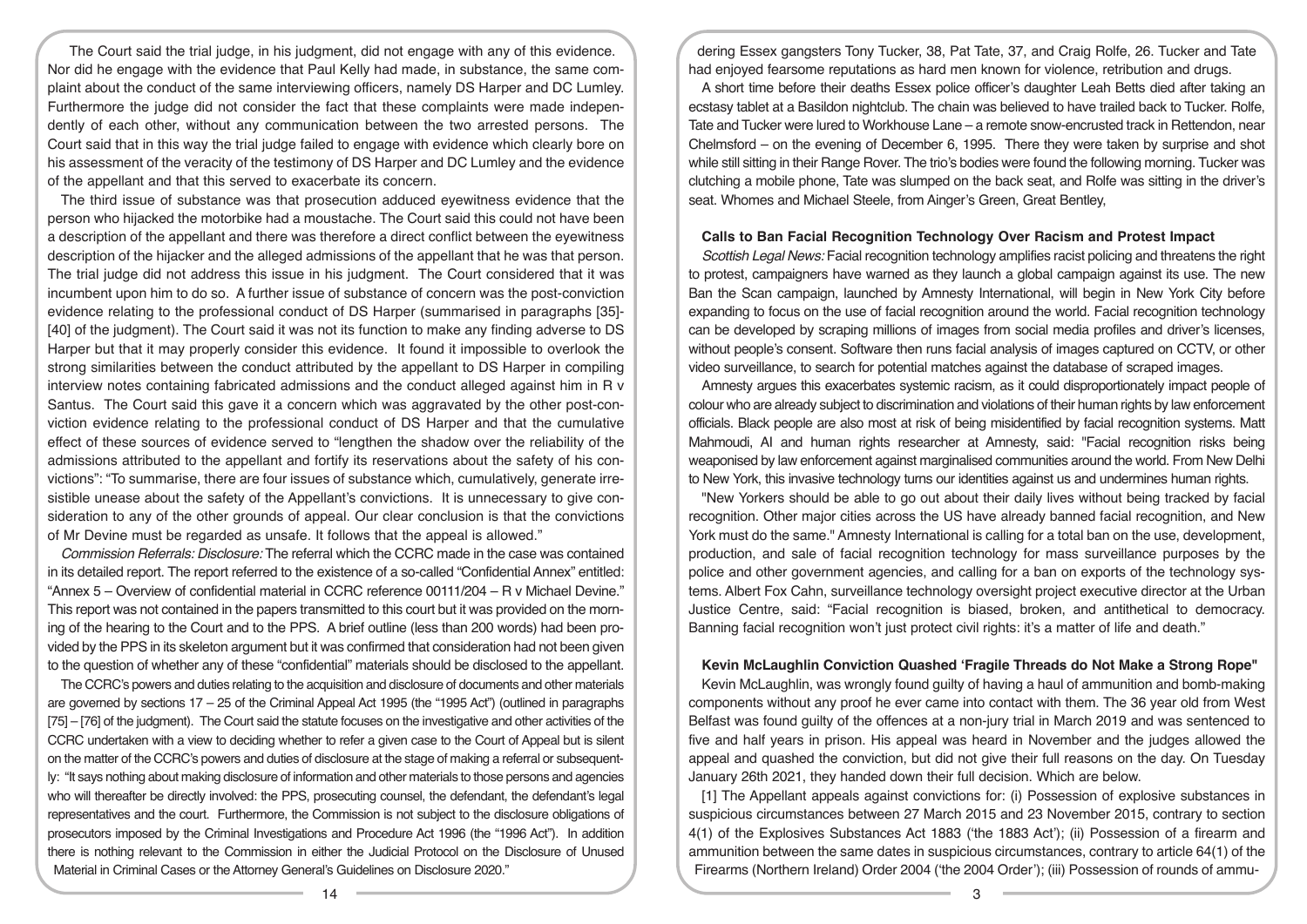nition for military use between the same dates, without authority of the Secretary of State, contrary to article 45(2)(e) of the 2004 Order; and (iv) Possession of rounds of ammunition between the same dates, without the authority of the Secretary of State, contrary to article 45(2)(f) of the 2004 Order. [2] Mr David Scoffield QC and Mr Dessie Hutton appeared for the Appellant and Mr Liam McCollum QC and Mr Michael Chambers appeared for the Prosecution.

[3] At the conclusion of the oral submissions this Court allowed the appeal, quashed the convictions and stated we would give our reasons later, which we do now.

Factual Background [4] On 22 November 2015 the police searched property at 4 Broom Close Belfast. The defendant has no connection with this property, or its owners and occupiers [5] In the attic of the premises a large burn bag was found (Exhibit No: JJD71). No further details concerning this bag were provided and the Trial Judge ("TJ") assumed that it was "a paper bag of some strength and durability, the primary purpose of which is to contain material such as documents which are intended to be incinerated".

[6] The burn bag contained a number of plastic bags within which a substantial number of items were found. These included 695 assorted rounds of ammunition, an AK47 rifle magazine, three mercury tilt switches, small arms propellant, fireworks composition, a modified large calibre firearms cartridge, improvised detonator cord, detonators and initiators.

[7] The materials recovered at the Broom Close address were forensically examined and the forensic and other evidence in the case was recorded in a Statement of Agreed Facts settled and signed by all Counsel. This Statement of Agreed Facts was the main basis upon which the original trial proceeded. The other source of evidence available was direct testimony from forensic witness Fiona Purdue.

[8] Forensic evidence from the burn bag consisted of four fingerprints from the "lower exterior of the bag". One of these was agreed as a match to the right little finger of the Appellant. It was also agreed that one palm print on this exhibit was a match with the Appellant. No evidence was agreed in respect of the identity of the maker of the other imprints.

[9] Within the burn bag was Exhibit JJD19 described as a "white knotted plastic bag … which contained 26 rounds of ammunition". Examination of this item recovered only one imprint, namely a palm print from the inside surface which, it was agreed, matched the Appellant. It was further agreed that it was not possible to age the constituents of contact marks. It was not possible to say when the Appellant might have touched JJD71 or JJD19 nor in what circumstances he may have done so.

[10] Also within Exhibit JJD71 was Exhibit JJD42 described in the Agreed Facts as "a poly bag". The handles and knot of this bag were swabbed for DNA. A mixed DNA profile was obtained and it was "largely possible" to determine a partial major contributor. It was agreed that this partial profile matched the Appellant and that this match was one in a billion times more likely to arise if the DNA profile originated from the Appellant than from an unrelated male.

[11] Also recovered from the bottom inside of the burn bag was a Paypoint receipt marked as Exhibit JJD67. The receipt showed that a payment of £10 was made at "Ann's" 4 Springhill Avenue Belfast on 28 March 2015 at 20:00hrs. Investigations revealed that the payment was made in respect of a Life Insurance Policy in the name of an E McLaughlin, DoB: 3 December 1954 of 20 Ballymurphy Drive Belfast. A finger imprint was found on the receipt. This imprint was agreed not to be matched with the Appellant.

[12] In addition to the Statement of Agreed Facts, the forensic witness, Fiona Purdue, gave evidence and was cross-examined during the trial. When asked about the "poly bag" she

defence sought to adduce in evidence his statement. The constable, as confirmed in the excerpts, reported to CID in the wake of the arrest of the appellant. The Court assumed that the interviewing detectives received a briefing before the interviews of the appellant commenced and said it was clear from the evidence of the interviews that certain of the questions posed by the officers must have been based on the material content of what later became Constable Collins' written statement. Furthermore the transcript of the cross examination of Detective Sergeant Harper revealed that prior to the commencement of the first interview he had "certain information" about the appellant and his associates and either "had" an intelligence file or "had seen" such a file containing such information. He further confirmed his pre-interview knowledge of the circumstances of and reasons for the appellant's earlier arrest in January 1979.

The Court said it was clear from the trial transcript that certain answers made by DS Harper in examination in chief and cross examination must have been based on the passage in the statement of Constable Collins relating to what the appellant said in response to the caution. This was referred to in the trial judge's judgment when he made two conclusions, each manifestly unfavourable to the appellant: "The first of these conclusions arose out of an analytical exercise which is demonstrably erroneous. The error lies in the judge's assessment that it was "clear beyond peradventure" that prior to the relevant interview Messrs Harper and Lumley knew nothing about the account which the Appellant proceeded to give of how he came to be in possession of the motor cycle. This error is exposed by those aspects of the evidence highlighted above. The judge failed to engage with this evidence. Furthermore there was no engagement with the statement of Constable Collins. It follows that one significant aspect of the judge's reasoning in finding Detective Sergeant Harper and Detective Constable Lumley to be "truthful and convincing witnesses" is unsustainable. Turning to the second conclusion, the judge's withering condemnation of the Appellant's veracity omitted the essential exercise of considering what (per Constable Collins' statement) the Appellant had said about securing possession of the motor cycle when cautioned and the consistency between what he said then (on the one hand) and said later in interview and in evidence (on the other)."

The Court said the fact that the appellant and Paul Kelly had joint legal representation must also be evaluated in this context. It said the "Run Kelly" passage in the statement of Constable Collins was, on any showing, prejudicial to Paul Kelly. In contrast, those passages in the same statement highlighted the potential to undermine the prosecution case and fortify the appellant's defence. The Court noted that the statement of Constable Collins was not deployed on behalf of the appellant either at his trial or as part of his ultimately aborted appeal and said it was concerned with the fact that this was so and not the reasons why this occurred. It said this must give rise to significant concern about the safety of the appellant's convictions.

The next matter addressed by the Court arose out of what the appellant and Paul Kelly recounted to the police doctors who examined them in custody. The appellant underwent two medical examinations by different doctors. In the record of the first, the doctor recorded the appellant's claim that during his three interviews (to date) "… things have been written down as having been said by him, but he says he hasn't …." Notably, according to the record, this interaction between the doctor and the appellant was stimulated by the appellant's request to see the doctor for the specific purpose of communicating this concern. The second of the medical examinations was carried out at around midday the following day, following further interviews. It recorded: "Told me that interviewers were writing down things that he had not said and that this am they said that he was denying things that he was supposed to have said yesterday. Says he is refusing to talk to interviewers until he sees a solicitor."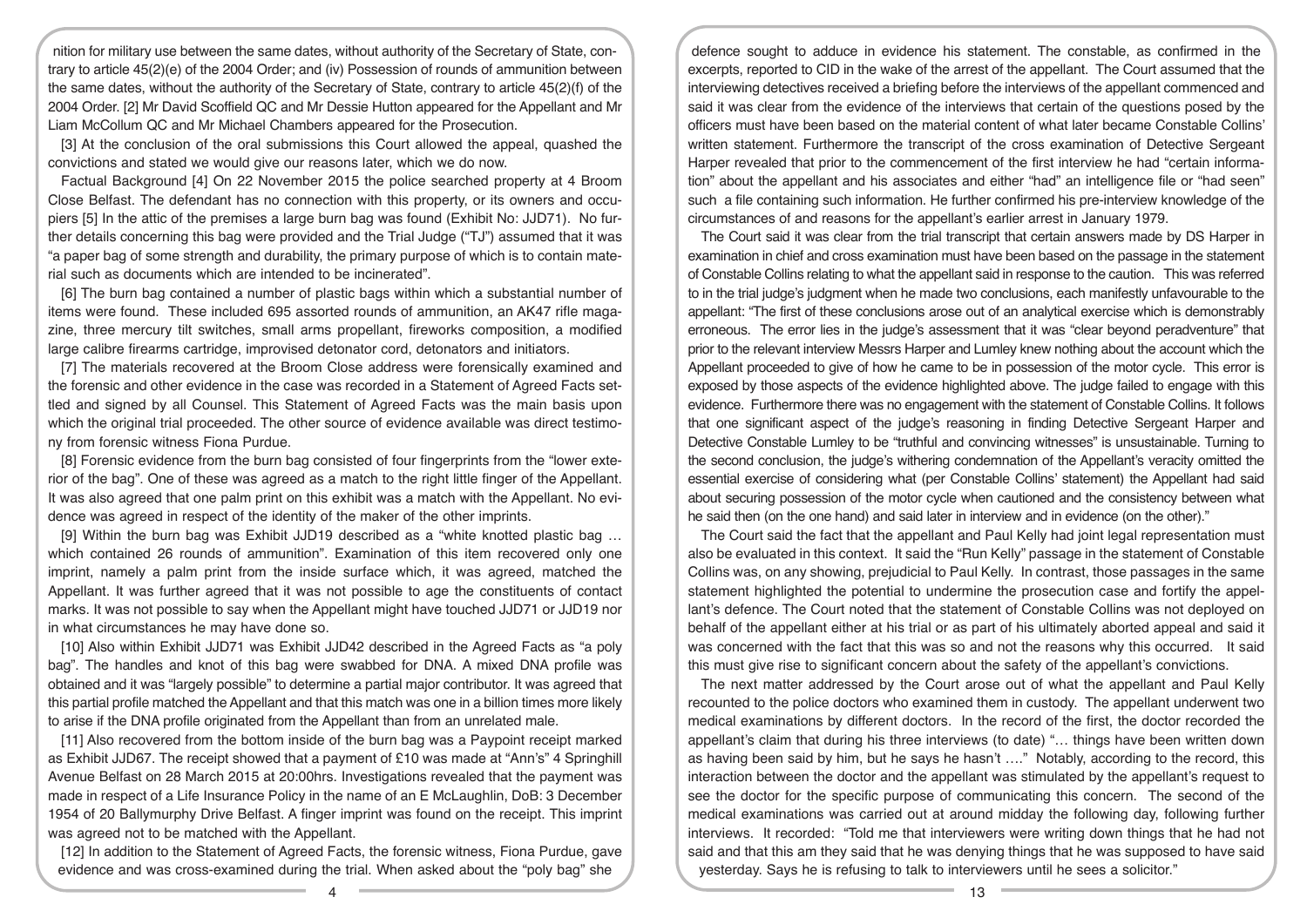admissions were being recorded by the interviewing police and alleged that the officers had written things he had not said. He also denied having made the earlier admissions.

The appellant was convicted on 5 February 1981 of 10 offences (he was found not guilty of the offences of hijacking and taking and driving away). Paul Kelly was convicted of possession of a firearm with intent but also found not guilty to the offences of hijacking and taking and driving away. The acquittals on these charges were on the basis that the prosecution had not adduced any evidence identifying the motorbike. The defence case was that no admissions were made and there was no mention or questioning about the motorbike, its alleged hijacking, the alleged attempted murder or the alleged attack on Ms Trainor until the very end of the final interview when a summary of the appellant's alleged admissions were read to him. The trial judge made a number of findings and conclusions including that the appellant's claims about the conduct of the police interviews were "a lying fabrication", that the police officers were impressive witnesses and the appellant was " a most unconvincing witness a conceited and facile liar with complete disregard for the truth".The trial judge also found that the appellant's complaints to the police doctor were " without foundation and were made for the express purpose of enabling allegations to be made against the interviewing officers".

Both the appellant and Paul Kelly pursued appeals against their convictions. Paul Kelly's conviction was quashed by the Court of Appeal on 11 September 1981 on the basis that the prosecution had failed to prove that he was intending to commit an offence of hijacking, that he had used the gun to prevent his arrest, or that he intended to use the gun to prevent his arrest or the arrest of another. The appellant had based his appeal on his claim that he had obtained an indication from three witnesses that they would provide statements relating to the attack on Kathleen Trainor. The appellant claimed his counsel advised him to withdrawn his appeal on the day it was due to be heard and he accepted that advice.

The Criminal Cases Review Commission ("CCRC") referred the conviction to the Court of Appeal after identifying a number of new factors including the absence of modern standards of fairness in the police interview process (see paragraph [19] of the judgment). The appellant adopted the grounds formulated by the CCRC and added further grounds about the approach taken by the trial judge (paragraphs [20] – [43]). The Crown's ("the respondent's) submissions are set out in paragraphs  $[43] - 57$ ] of the judgment.

*Governing Principles:* The principles to be applied by the Court of Appeal when considering criminal appeals (which includes CCRC referrals) are set out in paragraphs [58] to [61]. These include the principles governing the admissibility of confessions, the court's approach to the safety of such convictions, disclosure at common law and police misconduct.

*Court's Conclusions:* The Court firstly addressed a matter which it identified at the hearing as one of some substance, namely the witness statement of Constable Collins and the issues arising there from. Constable Collins was the officer who arrested the appellant on 29 September 1979 following an encounter with him and another male person (alleged to have been Paul Kelly) in the context of a report that a motorbike had been hijacked. The material passages in the statement of Constable Collins are: "I approached these [two male] persons. As I did so the youth who was astride the bike shouted to his mate 'run Kelly'. [Following a chase] I arrested [the appellant] and brought him to Hastings Street [police station] I cautioned him and asked him about the motor bike and he replied that he had found it in Albert Street and that the key, gloves and helmet were with it. I then informed CID"

The appellant's lawyers were in possession of Constable Collins' witness statement at the trial. The constable did not give evidence, being by then deceased. Neither prosecution nor

confirmed that it was a "white, generic, plastic shopping bag" with a handle. The bag was tied close to the top, adjacent to the handles and there was a rip in the bag just below the knot. The bag was a plastic surface so it was suitable for the retrieval of DNA. Both the handles and the knot were swabbed but only the material from the knot was forwarded for analysis.

[13] The material obtained from the knot was said to fall below the routine threshold for testing. There was a low level/quantity of DNA present. The sample was a mixed sample with at least two contributors. Once it gets down to a very low level it is quite difficult to say how many contributors there were but there were at least two, possibly more. It was "largely possible to determine a partial major contributor". This partial profile matched that attributed to the Appellant. The phraseology "largely possible" applied where sometimes from one or two of the tests it was not really clear and/or it was difficult to see the proportions and/or the sample was a partial sample.

[14] It was not possible to indicate what type of cellular material had been deposited. This was a minute trace of cellular material and it was not clear where it was from. The DNA profiling does not provide information in relation to when the cellular material was deposited or in what circumstances it got there or how long it may have been there. The length of time a deposit might stay on an item depended on how it was stored. If stored outside one would not expect it to last very long but if stored in a cool, dry environment it could last for a long time meaning months or years. Due to the very low level quantity in this case, one could not say that the DNA was deposited on the bag by direct transfer. One could not conclude from the DNA evidence that the Appellant had tied the knot on the bag. The best that the witness could say on that was that there was cellular material belonging to the Appellant on the exterior of the bag.

[15] The final item retrieved from the burn bag was the Paypoint receipt. This receipt was recovered from the bottom of the bag. The details on the receipt indicate that a cash payment of £10 was made at a shop known as "Ann's" shop on Springhill Avenue, Belfast at 8pm on 28 March 2015. The receipt was made in respect of a life insurance policy in the name of E McLaughlin, DoB: 3 December 1954, of 20 Ballymurphy Drive, Belfast. The police searched the premises at 20 Ballymurphy Drive, Belfast on 21 February 2017. This property is the residence of six people, including the defendant and an Elizabeth McLaughlin. Elizabeth McLaughlin was present during the search and she identified herself as the house owner. The Appellant was also present and was arrested at this address. He was subsequently interviewed on 21 and 22 February 2017. He declined to answer any questions.

[16] At the end of the prosecution case when all the above evidence had been led, the Defence team made an application of No Case to Answer. In the TJ's Ruling he notes that the law on this type of application is contained in R v Galbraith [1981] 2 All ER 1060 and at paragraph 4 he reviews the guidance given by Aikens LJ in R v Goddard & Fallick [2012] EWCA Crim 1756 on the application of the Galbraith test where he said: "(2) Where a key issue in the submission of no case is whether there is sufficient evidence on which a reasonable jury could be entitled to draw an adverse inference against the defendant from a combination of factual circumstances based upon evidence adduced by the prosecution, the exercise of deciding that there is a case to answer does involve the rejection of all realistic possibilities consistent with innocence. [our emphasis] (3) However, most importantly, the question is whether a reasonable jury, not all reasonable juries, could, on one possible view of the evidence, be entitled to reach that adverse inference. If a judge concludes that a reasonable jury could be entitled to do so (properly directed) on the evidence, putting the prosecution case at its highest, then the case must continue; if not it must be withdrawn from the jury".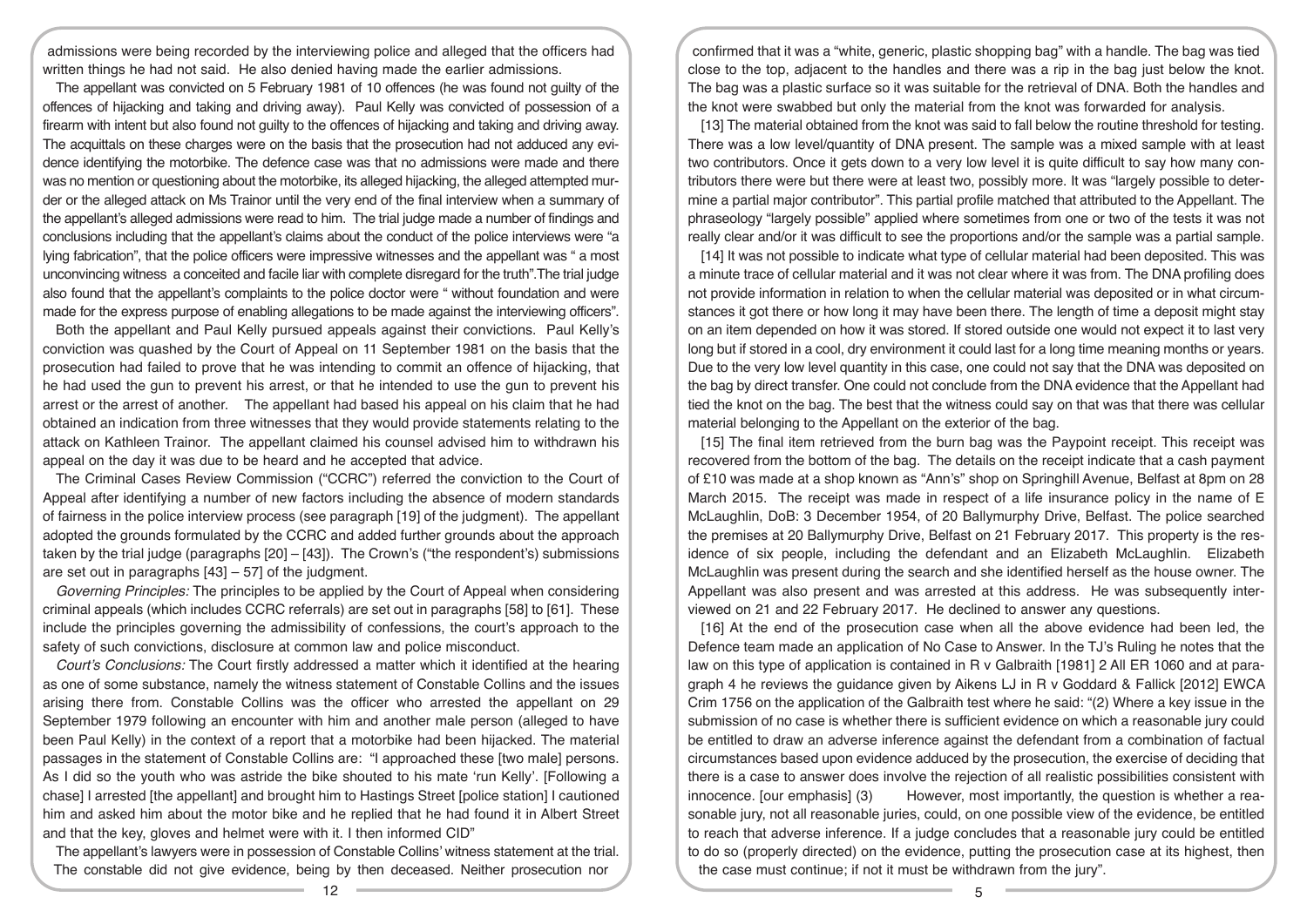[17] At paragraph 5 of the TJ's Ruling on the application of no case to answer he states: "5. The question for consideration by the court at this stage of the proceedings is whether a reasonable jury could be entitled to infer on one possible view of the prosecution evidence that it was sure that the defendant had been in possession of the explosives and ammunition, the essential elements of possession being knowledge and control. 6. I am satisfied that a reasonable jury could come to such a decision. There are three separate forensic links between the defendant and the explosives and ammunition, with a further connection between the defendant and the burn bag the other bags, socks and pipe through the Paypoint receipt. On one possible view of the evidence it is a proper inference to draw that he had handled the bags and as a result both knew of the contents of the bags and had control over the contents. 7. Applying the Galbraith principles, it cannot be said that there is no evidence that the crimes alleged have been committed by the defendant or that the evidence is of such a tenuous character that a jury relying upon it could not properly convict. 8. I therefore reject the Defendant's application".

[18] It is clear from the above that the TJ rejected the application of "No Case to Answer" because he considered that on one possible view of the evidence presented, a jury, properly directed, could be satisfied of the Appellant's guilt to the requisite criminal standard.

[19] The conclusion reached in the "No Case to Answer" application stands in contrast with the evaluation of the evidence made by the TJ in the main body of his Judgment. At paragraphs 18 and 19 of the Judgment he says: "[18] I have carefully considered what the forensic evidence actually proves. In the case of the fingerprint evidence it proves that the defendant has touched the plastic bag, JJD 19, and has touched the burn bag JJD 71. It does not prove when the defendant touched the bags, and what was in the bags when he touched them. In relation to the plastic bag JJD 42, the presence of a DNA match proves that cellular material from the defendant is present on the handles and knotted part of the bag. Again, this cannot prove when his cellular material came to be on the bag, or what was in the bag at the time. In addition, unlike fingerprints, it does not necessarily prove there was contact. Cellular material can transfer from direct touching, but can be transferred through a secondary party or by other transfer. The presence of the palm print on the inside of bag JJD 19 cannot prove anything beyond the fact that the defendant touched the inside of the bag. …"

[20] This appears to us to be an accurate evaluation of what the forensic evidence at its height does prove. It is notable that there is no proof whatsoever here of any connection between this Appellant and the explosives, ammunition or any other contents of the bags. This is where the prosecution evidence stood when the application for a direction was made.

[21] We consider that the evidence led in the present case is very similar to that presented in the Scottish case of Campbell v HM Advocate [2008] SCCR 847. In that case the appellant was convicted of possession of a rifle which had been secreted inside a house to which the appellant and various others had access. The rifle was found wrapped in black refuse bags and the appellant's finger and palm prints were identified on the bag. There was no evidence as to the time when the fingerprint was affixed or the location of the bag when it was affixed. Other fingerprints were found on the bag although these could not be identified. There was no evidence that the appellant had ever been seen with the rifle and the appellant's prints were not on the rifle.

[22] On those facts, very similar to the present case, the High Court of Justiciary held that: "[20] the evidence was insufficient to entitle a jury to draw the inference beyond reasonable doubt that the appellant had knowledge and control of the rifle … In our opinion, the jury would be entitled to infer that the appellant had indeed come into contact at some time with the black plastic bag (a move-

Ministers, however, argued that an explicit list of banned crimes could risk the safety of confidential informants, because it would allow terrorists or organised criminals to create tests to unmask informants. Michael Ellis, the solicitor general, said: "Were we to place explicit limits on the face of the bill that would create the risk to the operational tactics involved and to the safety of the covert human intelligence source and the general public at large." The minister also said that the bill would be compliant with the Human Rights Act, and that MI5 or police could not breach it. "Any authorisation which is not compliant with the Human Rights Act would be unlawful." A few minutes later the Lords amendment was defeated by 363 to 267, with Davis and one other Conservative Cheryl Gillan voting against the government. The result prompted the Sinn Féin MP John Finucane, whose father Pat was murdered at home in north Belfast in 1989 by loyalist gunmen, to accuse the government of ignoring "legitimate opposition" to the bill.

"The reality of this legislation, as shown through the court of appeal in the last two days, is that there will be no effective oversight to the most serious of crimes committed by state agents," Finucane said. The Chis bill aims to put into law for the first time the policy governing the state's handling of informants, partly because a series of legal challenges had been made the previous approach of relying on a partially-secret written policy.

A three-day hearing in the court of appeal is determining whether the old policy was lawful. Although the arguments in court will be largely superseded by the legislation, if the government were to lose the case, it could mean the informants policy will be illegal in Scotland where Holyrood has refused to give its consent to the bill. A second amendment passed by the Lords earlier this month, which would have banned the use of children as undercover informants – particularly in drugs gangs – was also overturned by 361 to 267. The Home Office said it was not appropriate to comment on ongoing legal proceedings. A spokesperson added: "The use of covert agents is an essential tool for our security and intelligence services."

# **Michael Devine's Conviction for Attempted Murder Quashed**

The Court of Appeal 28th January 2021, delivered its reasons for quashing Michael Devine's convictions for attempted murder, possession of a firearm and ammunition and belonging to a proscribed organisation. His conviction dates from 1981 and was recently referred to the Court of Appeal by the Criminal Cases Review Commission.

Michael Devine ("the appellant") was first arrested in January 1979 (when he was aged 17) for a number of suspected offences arising from an alleged paramilitary meeting at Divis Flats during which he allegedly disposed of a gun by throwing it from a window when the meeting was interrupted by an Army raid. The gun had allegedly been used by the appellant on 8 October 1978 to shoot a police officer (Counts 7-10). The appellant was released without charge due to insufficient evidence. In June 1979 it was alleged that the appellant conspired to inflict grievous bodily harm on Kathleen Trainor, a potential Crown witness in a prosecution against Sean Hughes arising from the Divis Flats events (Counts 4-6). On 29 September 1979 the appellant and Paul Kelly were arrested by the police when they were stopped on a motorbike that had been hijacked earlier that evening (Counts 1-3 and 12).

During three police interviews following his arrest on 29 September the appellant was recorded by the interviewing officers as having made full admissions to all of the 12 offences ultimately included on the Bill of Indictment (the extra count being one of belonging to a proscribed organisation, the INLA). Both the appellant and Paul Kelly, independently of each other and without any opportunity to confer, complained to the police doctor that false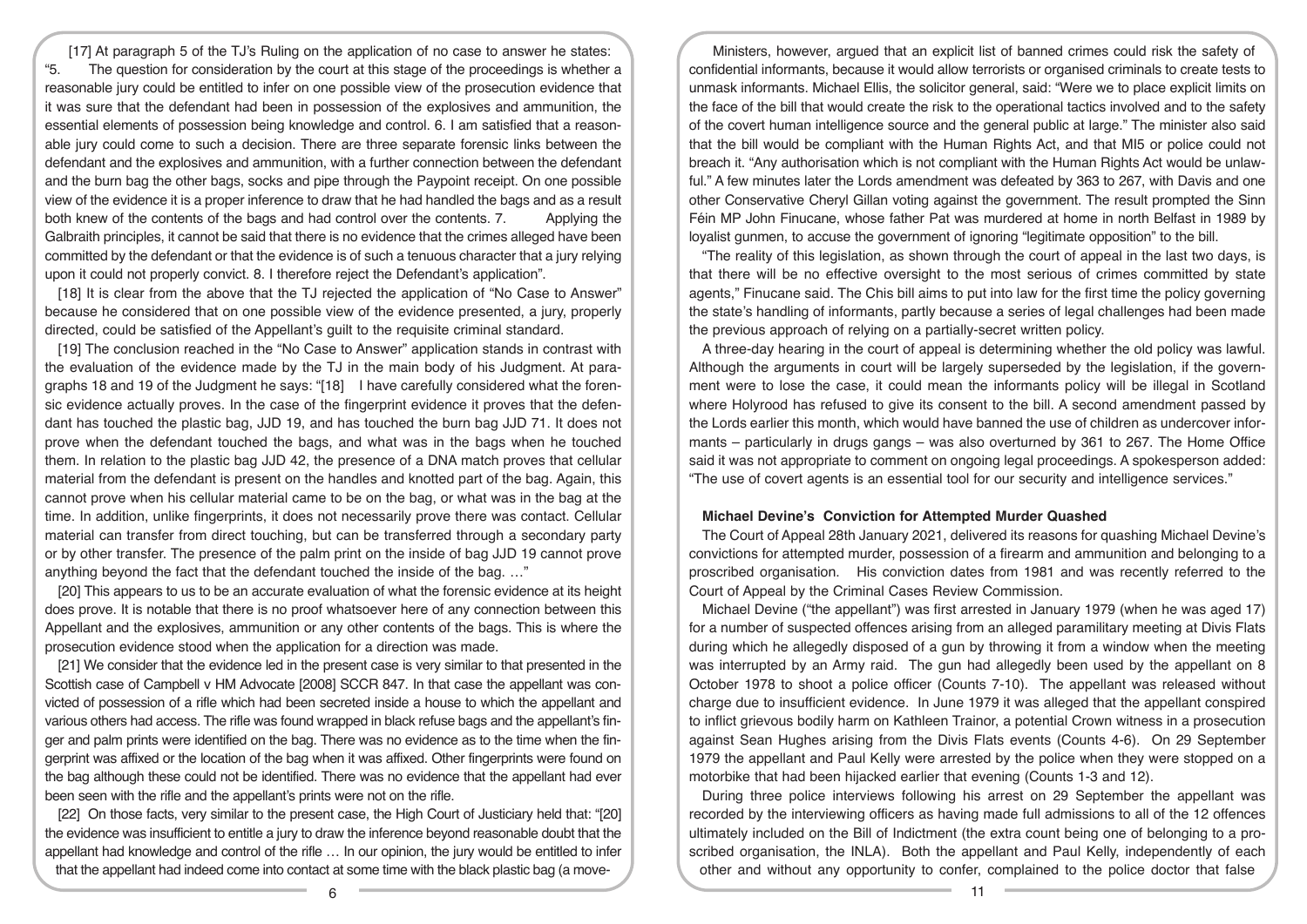## **Terrorism Watchdog to Open Inquiry Into Radicalisation in Prison**

Guardian: An inquiry into the way prisons deal with convicted terrorists is being launched by the independent terror watchdog amid concerns of growing radicalisation behind bars. Jonathan Hall QC said there had been a succession of terror attacks on prison officers while other inmates were coming under the influence of "high status" terrorist prisoners. Hall, the government's independent reviewer of terrorism legislation, said that if terrorist activity was taking place in jails then it had to be dealt with. "There has been a steady drumbeat over recent years of terrorist attacks against prison officers, and an increasing number of individuals who may well have formed their terrorist intent in prison under the influence of high status terrorist prisoners," he told the Times. If terrorism exists (in prison) then it ought to be dealt with. We need scrutiny of how prisons operate to either contain, or worse encourage, terrorism." His comments followed a series of high-profile cases, including the 2019 London Bridge attack when Usman Khan, a terrorist prisoner out on licence, stabbed two people to death.

Khairi Saadallah, who was given a whole life sentence earlier this month for murdering three men in a terror attack in a Reading park, had been befriended by a radical preacher while serving an earlier prison term. Last year Brusthom Ziamani, who was serving a 19-year sentence for plotting to behead a soldier, was convicted of attempted murder for trying to hack an officer to death in the maximum security Whitemoor jail. Hall said that he had been amazed at the way terrorist prisoners were looked up to by other inmates. "I find it astonishing that someone should go to prison for plotting a terrorist atrocity and the concern is not that they themselves are at risk of attack, like a paedophile is often at risk of attack because prisoners generally say what they've done is terrible," he said. Terrorists automatically achieve a sort of status. A Ministry of Justice spokesperson told the Times that it had trained more than 29,000 prison officers to better spot signs of extremism, increased the number of specialist counter-terrorism staff, and would separate the most subversive prisoners where necessary. "Our tough measures to stop extremists spreading their poisonous ideologies in prison have been stepped up," the spokesperson said. "We ended the automatic early release of terrorists and our new legislation means they will also face tougher sentences and monitoring on release.

# **Government Lawyer Tells Court M15 Officers Could Authorise Murder**

D*an Sabbagh , Guardian:* Government lawyers have told a court that MI5 officers could authorise an informer to carry out a murder under controversial powers that ministers want to see continued contained in a bill that passed the Commons hours later. The admission came in a court of appeal hearing on Wednesday when Sir James Eadie, representing the government, was asked if there was "a power for a Security Service officer to authorise an agent to execute an extremely hostile individual". Eadie, defending MI5's current policy for handling confidential informants, said "there would be the power to do that" under 1989 Security Service Act and the royal prerogative that effectively governed the intelligence agency prior to that.

Critics immediately seized on the stark statement to demand the government accept an amendment to the covert human intelligence sources (Chis) bill being debated in the Commons on Wednesday afternoon. David Davis, a former Conservative minister, told MPs that the government's lawyers had acknowledged in court "only this morning" that MI5 "would authorise one of their informants to carry out murder as part of his activities". The MP was speaking in support of a Lords amendment that called for the creation of a banned list of crimes – including murder, torture and serious sexual offences – that could not be carried out undercover informants working for spies or police.

able item) which had been used by someone to wrap up the concealed rifle." They further added: "Thus some additional evidence would in our view be necessary before the inference could properly be drawn beyond reasonable doubt that the appellant had been involved in handling or concealing the rifle and thus that he had the requisite knowledge of and control over the rifle".

[23] We are troubled by the fact that when the direction was sought the circumstantial evidence and forensic links presented by the prosecution, and taken at their height only put the Appellant in contact with the bags in which the cache was found. There is no forensic evidence at all linking him to the content of these bags. Ubiquitous bags, whether paper or plastic, are precisely the kind of items that do get used and reused by many people over the course of many different transactions. Fragile threads do not make a strong rope. The jury would have been entitled to infer that the appellant had at some time come into contact with the bags which had been used to conceal the items. However the evidence was insufficient to entitle a jury to draw the inference beyond reasonable doubt that the appellant had knowledge and control of the items. As in Campbell some additional evidence would be necessary before the inference could properly be drawn beyond reasonable doubt that the appellant had knowledge and control of the items. For these reasons, and applying the approach in R v Goddard & Fallick [set out at para [16] above], we consider that the trial judge erred in law in refusing the application for a direction of no case to answer and accordingly the appeal is allowed.

# **Legal Update: Standard of Proof and Chief Coroner's Law Sheet No.6**

*Leila Benyounes, Parklane Plowden Chambers:* Maughan and Beyond. On 13th January 2021, the new Chief Coroner, HHJ Teague QC, published Law Sheet No.6. This new guidance comes exactly two months after the Supreme Court gave judgment on 13th November 2020 in the case of R (on the application of Thomas Maughan) v. HM Senior Coroner for Oxfordshire [2020] UKSC 46 where it ruled by majority that all conclusions in coronial inquests, whether short form or narrative, are to be determined on the civil standard of proof: the balance of probabilities.

Prior to the decision of the Supreme Court in Maughan, it had been held by the Divisional Court and the Court of Appeal that the civil standard of proof was to be applied in a suicide conclusion. The Supreme Court decision makes a material change to the approach to be taken to one other of the 9 short form conclusions, unlawful killing, where the legal rule had been previously that a conclusion of unlawful killing could only be returned if the coroner or jury were satisfied to the criminal standard, beyond reasonable doubt, that a crime of murder, manslaughter or infanticide had been committed, resulting in death. As a result of Maughan the civil standard of proof now applies and a conclusion of unlawful killing should be returned if the coroner or jury is satisfied as a matter of probability that the crime of murder, manslaughter or infanticide has been committed, resulting in death.

Law Sheet No.6 reminds us that the decision in Maughan emphasises that an inquest is a fact-finding exercise and not a method of apportioning guilt. At an inquest where unlawful killing may be in issue, the Chief Coroner highlights that it will be important for the coroner to explain the distinction between criminal proceedings and inquests.

In 2019 there were fewer than 166 conclusions of unlawful killing (approximately 0.5% of conclusions). Therefore, whilst the decision in Maughan will have some continuing impact on the figures, and significance to those relevant cases, Law Sheet No.6 expresses that the issue of unlawful killing is likely to feature in relatively few cases so the change must be viewed in its wider context. Of course, those are 166 conclusions which were determined on the

 $\sim$  7